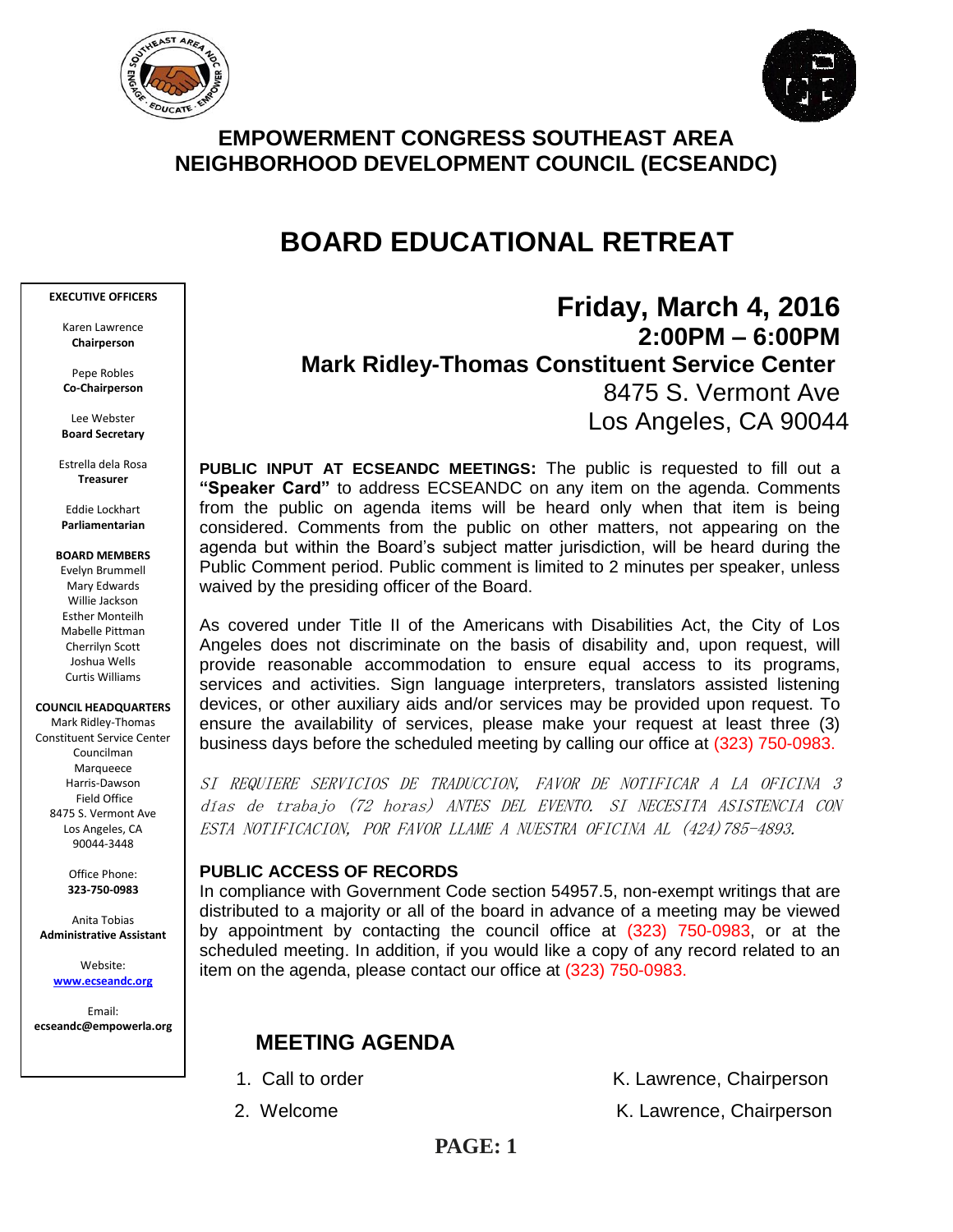- 4. Public Comments (2 min. per speaker)
- 5. New Business (Please see hand-out for Timelines)
	- a. Presentation and Discussion regarding **"Board Dynamics" (Ms. Duckworth – DONE Area Rep)**
	- b. Presentation and Discussion regarding **"Funding Made Easy" (DONE / Budget Committee)**
	- c. Presentation, Discussion and Board Motion regarding **"Calendar of Events"** for remainder of Fiscal Year 2015-2016. **(Karen Lawrence & Ella dela Rosa)**
	- d. Presentation and Discussion regarding **"Area Reps – How do we help" . (Pepe Robles, Willie Jackson, Mary Edwards, & Lee Webster)**

## **END OF ACTION ITEMS**

Committee Reports (2 min. per committee)

- a. Budget Committee Chair  **E. dela Rosa**
- b. Outreach Committee Chair **Danisland** J. Wells
- c. Quality of Life Committee Chair Vacant
- d. Beautification Committee Chair Fame E. Monteilh
- e. Public Safety Committee Chair. E. Monteilh
- f. Youth/ Young Adults Comm. Chair Vacant
- q. Land Use Committee Chair  **Vacant**
- h. Hospitality Committee Chair  **C. Scott**
- 
- 
- 
- 
- 
- 
- 
- 
- 6. **Board Vacancy:** Discussion and Possible Board Vote (5 min.) Below are the ECSEANDC vacant board seats. Please See Bylaws for Duties & Responsibilities also Article 6 section 2E page 9.

**VACANCY - a) At-Large Rep 2 b) Area Rep 1A c) Youth Representative**

- 7. Board Member Comments (5 min.)
- 8. Chair Closing Comments (3 min.)
- 9. Adjournment

## **ANNOUNCEMENTS**

*Neighboring Neighborhood Council Meetings:*

- o WATTS
	- o Board Meeting: 2nd Tuesday of the month at 6:30pm, meeting location: watts senior citizen center; 1657 E. Century Blvd., Los Angeles, Ca 90002- 2987, office location and phone number:10221 Compton Ave. #203, Los Angeles, CA 90002 (323) 564-0260
- o HARBOR GATEWAY NORTH o Board Meeting: 4TH TUESDAY OF THE MONTH AT 7:00 PM, Meeting Location: 135th Street Elementary School - 801 W. 135TH Street, Gardena, Ca 90247-2154, Office Location And Phone Number: PO Box 3723, Gardena, CA 90247, (310) 768-3853[, harborgatewaynorth.org](http://www.lacity.org/disclaim/disclaim.cfm?goto=http://HARBORGATEWAYNORTH.ORG%20%20%20%20%20%20%20%20%20%20%20%20%20%20%20%20%20%20%20%20%20%20%20%20%20%20%20%20%20/%20_blank)<br>CR NEIGHBORS FOR 9<sup>TH</sup> DISTRICT UNITY
- o COMMUNITY & NEIGHBORS FOR 9TH
	- o Board Meeting: 4th Friday Of The Month At 4:30 Pm, Meeting Location; Estelle Van Meter Center Sr. Center 606 E. 76th Street, Los Angeles, 90001-2802, office location and phone number; 7600 S. Avalon Blvd. Los Angeles, CA 90001, (323) 750-0496
- EMPOWERMENT CONGRESS SOUTHWEST AREA NDC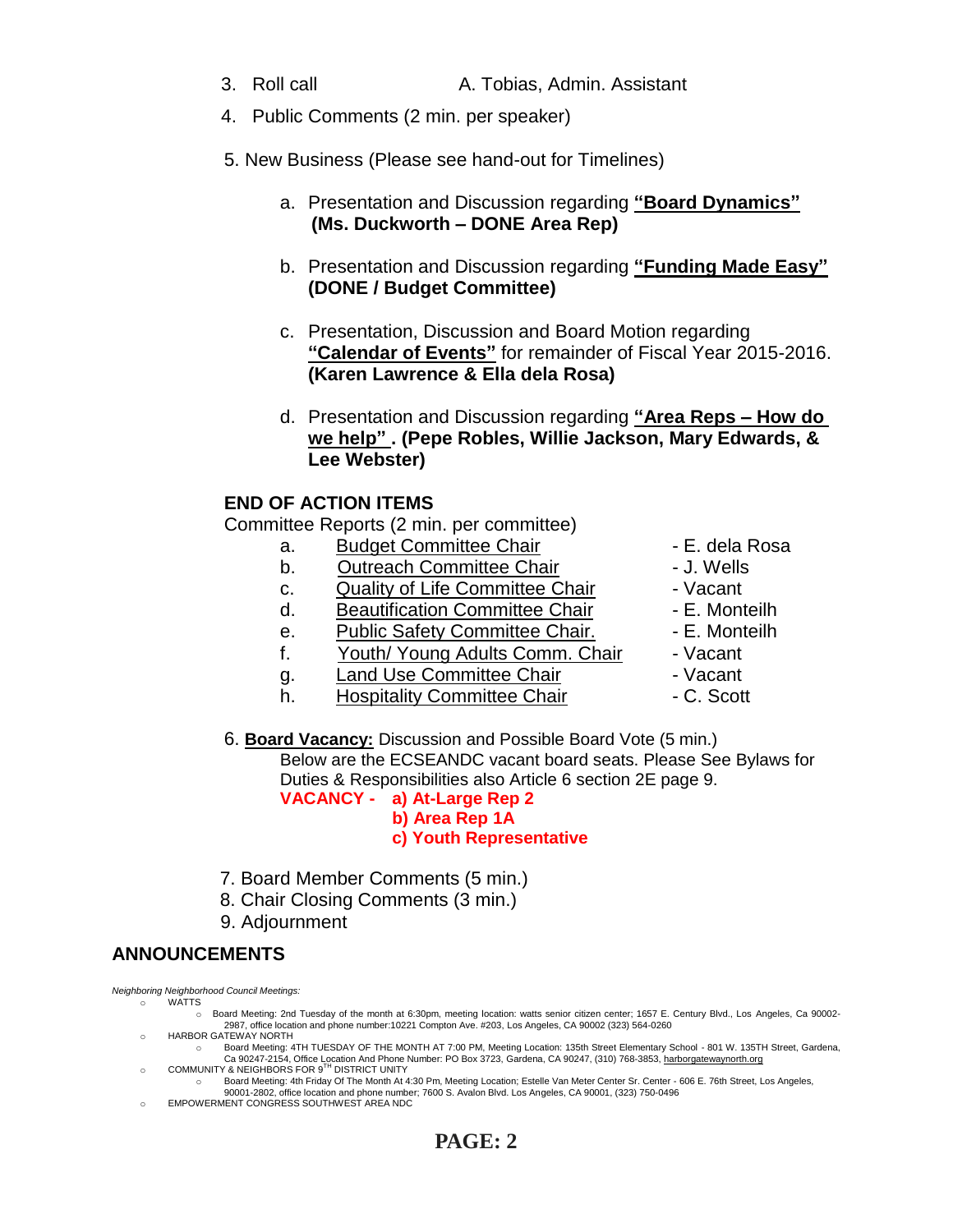- o Board Meeting: 3rd Monday of the month at 6:30 pm, Mark Ridley-Thomas Constituent Service Center 8475 S. Vermont Ave, Los Angeles 90044- 3448, office location and phone number; 8475 S. Vermont Ave, Los Angeles, CA 90044 – 3448, (323) 789-1434.
- o VOICES OF 90037
	- o Board Meeting: 4th Wednesday of the month at 6:30pm, meeting location: Normandie Avenue Elementary School, 4505 S Raymond Ave, Los Angeles CA 90037-2817, council contact information; (323) 299-0809
- o EMPOWERMENT CONGRESS CENTRAL AREA NDC
	- o Board Meeting: 4th Monday of the month at 6:30 pm, meeting location; Amistad Plaza Apartment community room 6050 S. Western Avenue, Los Angeles, Ca 90047-1464, office location and phone number, 8475 S. Vermont Avenue, Los Angeles, CA 90044-3448, (323) 789-1449.
- o EMPOWERMENT CONGRESS NORTH AREA NDC<br>  $\circ$  Board Meeting: 1<sup>ST</sup> Thursday of the more o Board Meeting: 1<sup>ST</sup> Thursday of the month at 6:30 pm, meeting location, Expo Center Community Room. 2<sup>nd</sup> floor, 3980 So. Menlo Ave, Los Angeles, CA 90007.

## **NEXT ECSEANDC MEETING Tuesday March 22nd, 2016 Time 6:30pm @ Mark Ridley-Thomas Constituent Service Center – 8475 S. Vermont Ave., LA, CA 90044**

### **ECSEANDC MEETING RULES**

All meetings are conducted in accordance with the Ralph M. Brown Act. The basic council rules listed here are contained either in that Act, the governing bylaws of this Council or in rules adopted by the Governing Board. All ECSEANDC Meeting Locations shall be compliant with the Americans with Disabilities Act.

**DEFINITION OF STAKEHOLDER**: [Bylaws Article 4 (5) "any individual who lives, owns property, works, participates in a community or faith-based organization, or attends classes within the geographic area of this Council". 116th Street, South, 80th Street, North, Central Ave, East Vermont Ave, West and to include the Mark Ridley Thomas constituent Center. (Bylaws Article III)

AGENDAS – Unless otherwise posted, the ECSEANDC meets the 4th Tuesday of every month at 6:30PM at the Mark Ridley -Thomas Constituent Services Center. The agendas for ECSEANDC meetings contain a brief general description of those items to be considered at the meetings. Items on the "Consent Agenda" may be voted on as a group unless a councilmember or stakeholder wishes to be heard on that item. In the event a councilmember or stakeholder wishes to be heard on an item, it will be called special and heard under the "Public Hearing" section of the agenda. Eight (8) members of the Council constitute a quorum for the transaction of business. The Council may consider an item not on the agenda only if it is determined by a two-thirds (10) vote of the entire council that the need for action arose after the posting of an Agenda.

## **The Empowerment Congress Southeast Area Neighborhood Development Council meeting agendas are posted at the following locations:**

### **ONLINE POSTING LOCATION(S)**

- **DONE – Website Posting - Email: [ncsupport@lacity.org](mailto:ncsupport@lacity.org)**
- **Nextdoor.com**
- **www.ecseandc.org**

### **POSTING LOCATIONS**

- Algin Sutton Recreation Center 8800 S. Hoover Street, LA, CA 90044, Ph: (323) 753-5808 -Mr. Santiago Cuevas- **Email: Santiago. Cuevas@lacity.org**
- Green Meadows Recreation Center 431 E 89<sup>th</sup> Street, LA, CA 90003,
- Ph: (323) 565-4242 Ms. Merritt Email: Louise. Merritt@lacity.org Mark Twain Library - 9621 S. Figueroa St., LA, CA 90003
- Ph: (323) 755-4088 Ms. Senele Rios Email: [Sgrios@lapl.org](mailto:Sgrios@lapl.org) and mbaradi@lapl.org
- Southeast Police Station 145 W. 108<sup>th</sup> Street, LA, CA 90061, Ph: (213) 972-7828
- Weingart YMCA 9900 S. Vermont Ave., LA., CA 90044, Ph:  $(323)$  754-3191 Email: ednamartinez@ymcala.org

### **COUNCIL DISCUSSION AND TIME LIMITS**

Councilmember's requesting to address the Council will be recognized by the Council Chair in the order requested. A motion calling the "previous question" may be introduced by any member during a Council debate. If adopted, this motion will terminate debate and the Chair will instruct the Secretary to call the roll on the matter.

#### **RECONSIDERATION AND GRIEVANCE**

For information on the process for reconsideration, ECSEANDC Stakeholder Grievance policy or any other *procedural matter related to this Council, please consult the ECSEANDC Bylaws visiting the ECSEANDC Office at*